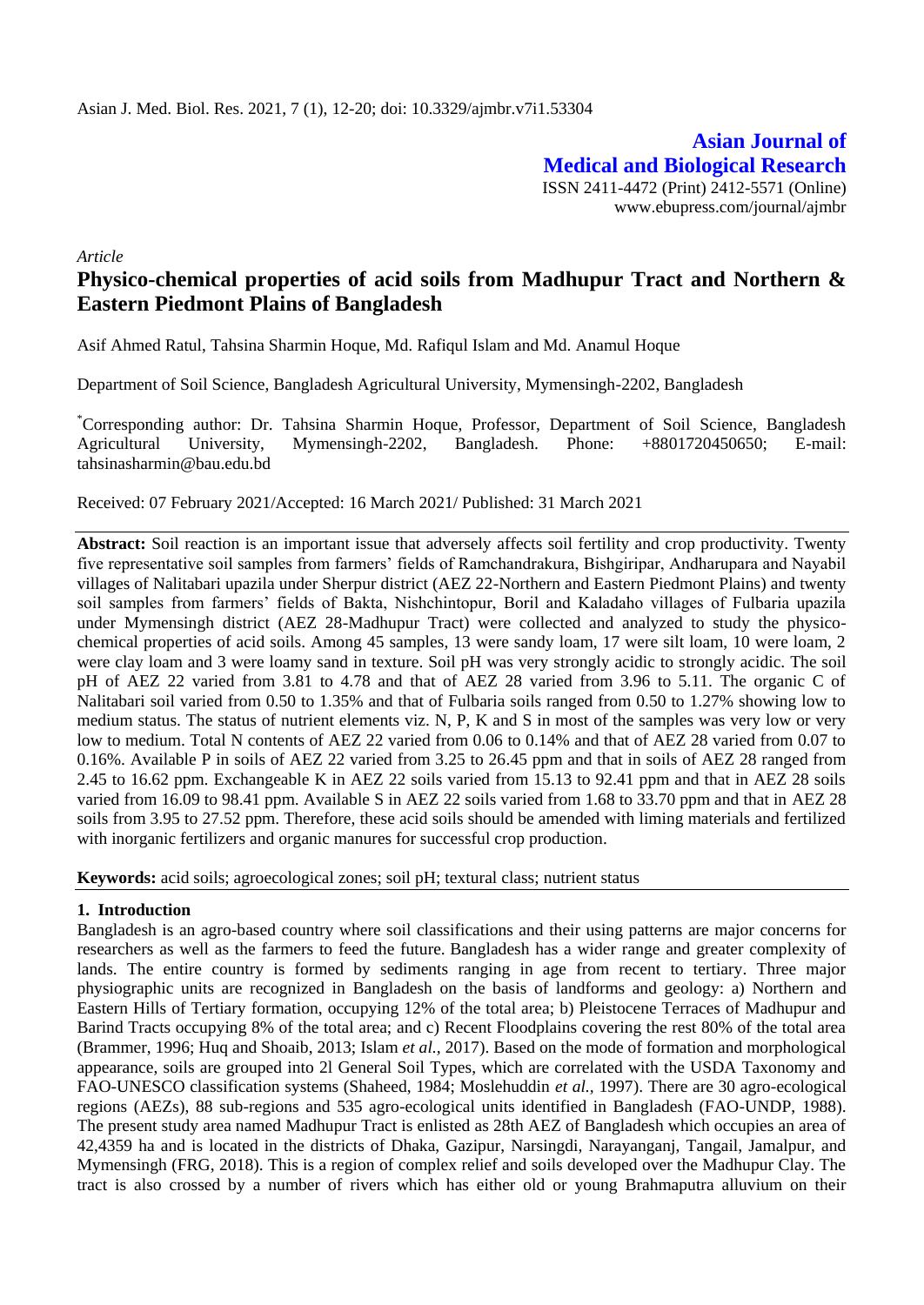floodplains, leaving small hillocks of red soils as "island" surrounded by floodplain soils. There are eleven General Soil Types occur in this region of which Deep Red-Brown Terrace soils, Brown Mottled Terrace soils and Deep Grey Terrace soils are predominant. Another study area named Northern and Eastern Piedmont Plains is enlisted as 22th AEZ of Bangladesh which occupies an area of 40,3758 ha and is located in the districts of Netrokona, Sunamganj, Sherpur, Sylhet, Habiganj, Mymensingh, Moulvibazar, Comilla and B. Baria (FRG, 2018). This is a discontinuous region occurring as a narrow strip of land at the foot of the northern and eastern hills. Grey piedmont soils and non- calcareous grey floodplain soils are the major general soil types of this area. Soils of this area are loams to clays, slightly acidic to strongly acidic in reaction and fertility level is generally low to medium.

Though Bangladesh is an agrarian country, the yields of different crops are low as compared to those of other developing countries. A number of constraints including land degradation, low soil fertility, nutrient mining and poor management practices are responsible for this. Land degradation is a major threat to food and environment security of Bangladesh. In this regard, acid soil is an important issue because of its adverse effects on nutrient availability and crop productivity. Geomorphologically, acid sulphate soils, peat soils, acid basin clays, terrace soils, piedmont soils and hill soils are slightly to strongly acidic in reaction. Considering 30 AEZs of Bangladesh, acid soils occur in Old Himalayan Piedmont Plain (AEZ 1), Lower Purnabhaba Floodplain (AEZ 6), Ganges Tidal Floodplain (AEZ 13) containing acid sulphate soils, Gopalganj- Khulna Bils (AEZ 14) containing peat soils, Arial Bil (AEZ 15), Sylhet Basin (AEZ 21), Northern and Eastern Piedmont Plains (AEZ 22), Chittagong Coastal Plains (AEZ 23) having acid sulphate soils, Level Barind Tract (AEZ 25), North Eastern Barind Tract (AEZ 27), Madhupur Tract (AEZ 28) and Northern and Eastern Hills (AEZ 29). It is estimated that soils of 0.25 Mha of lands across the country are very strongly acidic (pH <4.5), 3.71 Mha of lands are strongly acidic (pH 4.5-5.5), and 2.74 Mha of lands are slightly acidic (pH 5.6-6.5) in reaction (SRDI, 2010). Acid soils are widespread in Bangladesh which may constraint major crop production in more than 30% of lands (FRG, 2018). Acid soils possess toxic concentrations of  $Al^{3+}$ , Fe<sup>3+</sup> and Mn<sup>2+</sup>, lower concentrations of P and low availability of bases which together cause reduction in crop yield. Soil acidification may intensify and affect crop production if effective management strategies for amelioration are not implemented. Optimum crop growth and efficient use of fertilizer in acid soils require an addition of lime to eliminate the toxic effects of acid cations. For proper land use, classification and its patterns, future agricultural planning and ways of management of soils, it is important to know the status of physical and chemical properties of acid soils. Sporadic works have been conducted on different AEZs and some soil series of Bangladesh. However, sufficient data and in-depth analysis are not available on acid soils in Madhupur Tract and Northern & Eastern Piedmont Plains of Bangladesh. Therefore, the present study was conducted to evaluate general characteristics of soils in two acid prone AEZs (22 and 28) of Bangladesh for improving soil fertility status and to suggest suitable recommendation for adopting different management practices at farmers' level.

#### **2. Materials and Methods**

# **2.1. Site selection**

The sites for acid soils cover two AEZs of the country namely Northern & Eastern Piedmont Plains (AEZ 22) and Madhupur Tract (AEZ 28) including two upazilas (Nalitabari and Fulbaria) and eight villages.

# **2.2. Soil sample collection and preparation**

A total of forty five samples were collected from two AEZs representing terrace soils of intensively cropped areas. For AEZ 22, the selected villages were Ramchandrakura (7 samples), Bishgiripar (6 samples), Andharupara (6 samples) and Nayabil (6 samples). On the other hand, for AEZ 28 the selected villages were Bakta (5 samples), Nishchintopur (5 samples), Boril (5 samples) and Kaladaho (5 samples). The sampling depth was 0 to 15 cm for all cases. The collected soil samples were carried to the laboratory for physical and chemical analysis. The samples were air-dried at room temperature, mixed thoroughly, crushed, sieved through a 20-mesh sieve and preserved in plastic bags for subsequent laboratory analysis. The analysis part of experiment was carried out at the Department of Soil Science, Bangladesh Agricultural University, Mymensingh.

# **2.3. Particle size analysis**

Particle size analysis of soil was carried out by hydrometer method as described by Bouyoucos (1962). For each sample, fifty gram of oven dry soil was taken in dispersion cup and l0 mL of 5% calgon solution was added to the sample. After soaking the sample with water, the suspension was stirred with an electrical stirrer and transferred to sedimentation cylinder for sedimentation. The hydrometer readings were taken at 40 seconds and at 2 hours of sedimentation.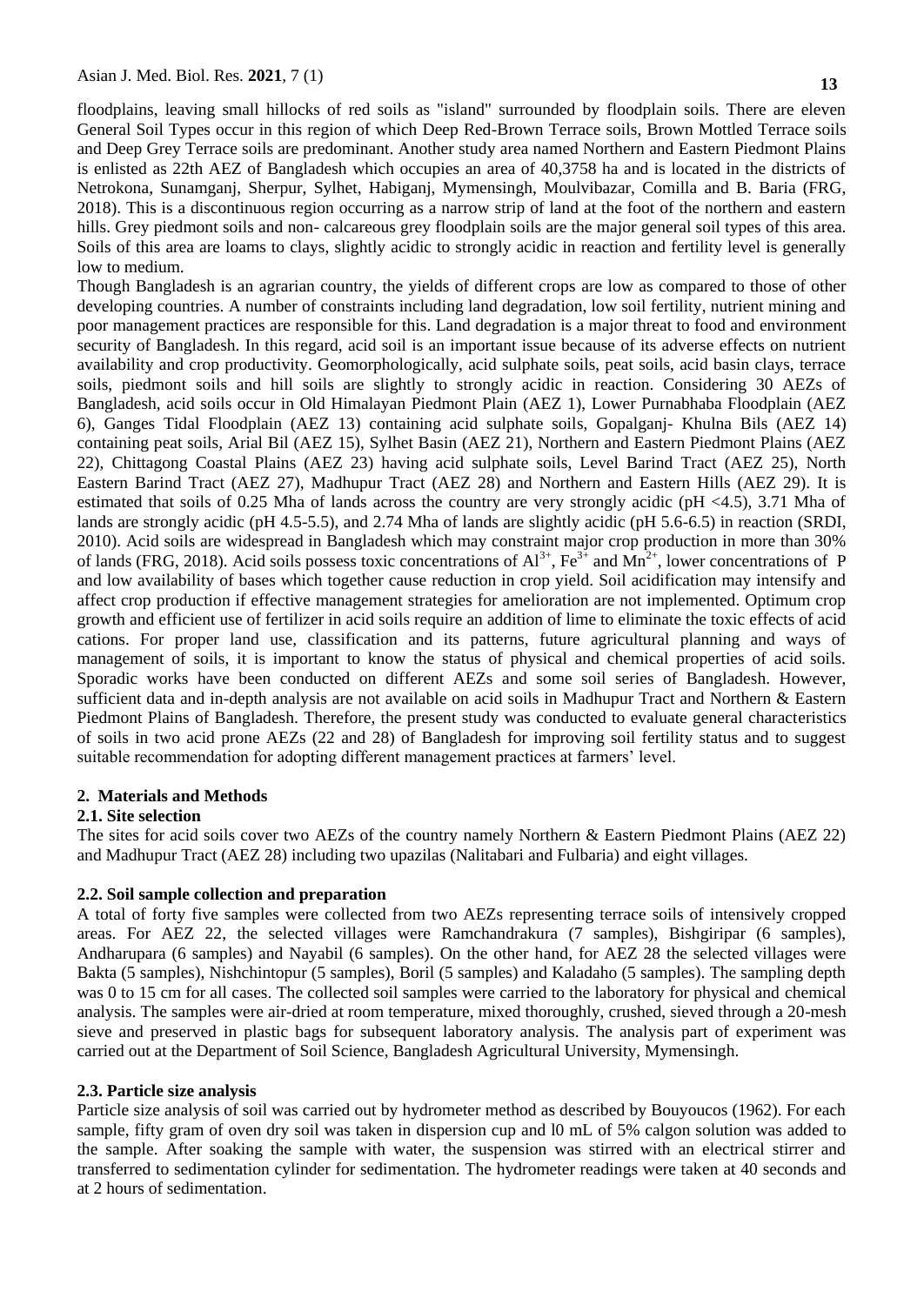The percentage of sand, silt and clay were calculated as follow:

 $%$  (Silt +Clay) = Corrected hydrometer reading after 40 seconds  $\frac{1}{2}$  weight of oven dry soil

 $%$  Clay = Corrected hydrometer reading after  $\frac{1}{2}$  Weight of oven dry soil

% Sand =  $100 - %$  (Silt + Clay)

% Silt = % (Silt + Clay) - % Clay

The textural class was determined by plotting the values for %sand, %silt and %clay to the Marshall's Triangular Coordinate following USDA system.

#### **2.4. Soil pH**

The pH of soil was determined electrochemically with the help of a glass-electrode pH meter in the soil suspension having a soil: water ratio of 1:2.5 after 30 minutes shaking as described by Jackson (1962).

#### **2.5. Organic carbon**

Organic carbon of soil was determined by wet oxidation method of Walkey and Black (1934). The underlying principle was to oxidize the organic matter of soil with an excess of N  $K_2Cr_2O_7$  in presence of conc. H<sub>2</sub>SO<sub>4</sub> and conc. H<sub>3</sub>PO<sub>4</sub> and to titrate the residual  $K_2Cr_2O_7$  solution with N FeSO<sub>4</sub>. Organic carbon of soil was calculated by using the following formula:

% Organic carbon  $V_1$ - $(V_2 \times N)$  $\frac{2}{\text{W}} \times 0.003 \times 1.3$ 

Where,

 $V_1$  = Vol. of N  $K_2Cr_2O_7$  solution  $V_2$  = Vol. of XN FeSO<sub>4</sub> solution  $N =$  Normality of FeSO<sub>4</sub> solution  $W = Wt$ . of soil taken and 1.3 = Conventional recovery factor 1 mL of 1 N K<sub>2</sub>Cr<sub>2</sub>O<sub>7</sub> ≡ 0.003 g of carbon

#### **2.6. Total nitrogen**

Total nitrogen content in soil was determined by semi micro-Kjeldhal method (Bremner and Mulvancy, 1982). Digestion was made using 1 g soil with 2 mL 30%  $H_2O_2$ , 3 mL conc.  $H_2SO_4$  and 1.1 g catalyst mixture (K<sub>2</sub>SO<sub>4</sub>: CuSO4. 5H2O: Se =100: 10: 1). Nitrogen in the digest was estimated by distillation with 40% NaOH followed by titration of the distillate trapped in  $H_3BO_3$  with 0.0 1 N  $H_2SO_4$ . The amount of N was calculated using the following formula:

% N = 
$$
\frac{(T-B) \times N \times 0.014 \times 100}{S}
$$

Where,

T= Sample titration value (mL) of standard  $H_2SO_4$ B= Blank titration value (mL) of standard  $H_2SO_4$  $N =$  Strength of  $H_2SO_4$ S= Weight of soil sample in gram

#### **2.7. Available phosphorus**

Available P was extracted from the soil samples by shaking with 0.5 M NaHCO<sub>3</sub> solution at pH 8.5 following Olsen method (Olsen *et al.*, 1954). The extracted P was determined by developing blue color by  $SnCl<sub>2</sub>$  reduction of phosphomolybdate complex and measuring the intensity of color spectrophotometrically at 660 nm wavelength and the readings were calibrated to the standard P curve.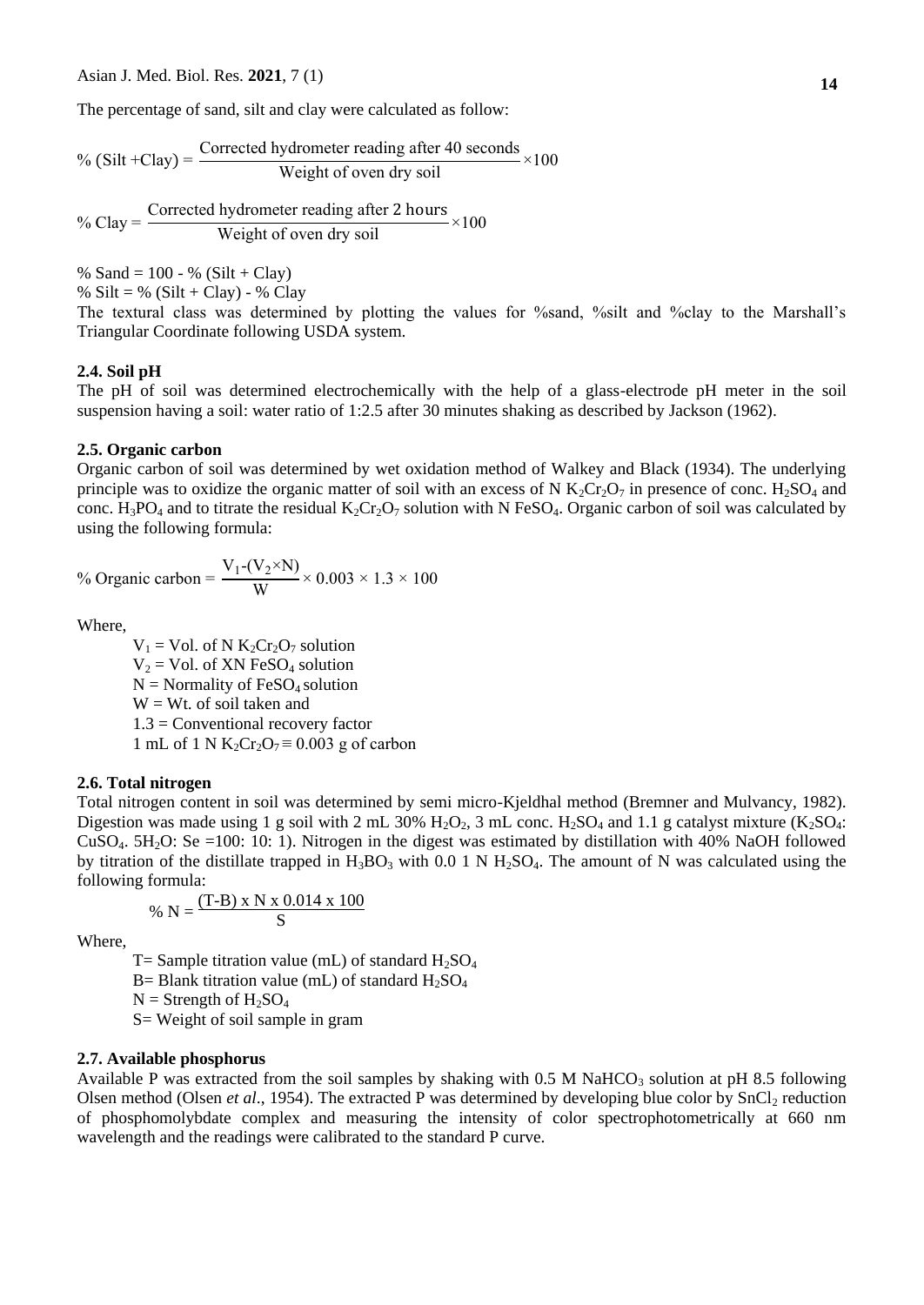### **2.8. Exchangeable potassium**

Exchangeable K was extracted from the soil samples with 1.0 N NH4OAc (pH 7) and K was determined from the extract by a flame photometer (Knudsen *et al.,* 1982) and calibrated with a standard curve.

#### **2.9. Available sulphur**

Available sulphur was extracted from the soil samples with  $CaCl<sub>2</sub>$  solution (0.15%) as described by Williams and Steinbergs (1959). The S content in the extract was estimated turbidimetrically with a spectrophotometer at 420 nm wavelength.

#### **2.10. Statistical analysis**

The data of soil analysis were adjudged statistically using mean and standard deviation following the MSTATcomputer package program as suggested by Russel (1986).

### **3. Results and Discussion**

# **3.1. Soil texture**

The results on particle size distribution of soils are presented in Table 1. Among 45 soil samples, 17 were silt loam, 13 were sandy loam, 10 were loam, 2 were clay loam and 3 were loamy sand in texture. The textural classes of Nalitabari soils were sandy loam, loamy sand, silt loam and loam. However, the soils of Fulbaria soils were loam, silt loam, clay loam and sandy loam in texture. In general, the textural class silt loam was dominant among all the soils and this textural class is suitable for most of the agricultural crop production. In soils of AEZ 22, the percentage of sand was higher than those of clay and silt while, the percentage of silt was higher than those of sand and clay in soils of AEZ 28. This variation in sand, silt and clay contents might be due to movement of the clay and colloidal size particle through percolated water.

#### **3.2. Soil pH and organic carbon**

In Nalitabari location (AEZ 22), the pH of soils varied from 3.81 to 4.78 suggesting the presence of very strongly acid soils in the region (Table 2). Among the different soils of this AEZ, the soil pH of Ramchandrakura village ranged from 4.18-4.78, Bishgiripar village ranged from 3.81-4.12, Andharupara village ranged from 3.88-4.13 and Nayabil village ranged from 3.93-4.47. The highest value of soil pH (4.78) was observed in Ramchandrakura-2 and the lowest value of soil pH (3.81) was observed in Bishgiripar-5. In Fulbaria location (AEZ 28), the pH of soils varied from 3.96 to 5.11 suggesting the presence of very strongly to moderately acidic soils in the region (Table 2). Among different soil samples of this AEZ, the soil pH of Bakta village ranged from 4.54-4.89, Nishchintopur village ranged from 3.96-4.56, Boril village ranged from 4.62- 4.97 and Kaladaho village ranged from 4.43-5.11. The highest value of soil pH (5.11) was observed in Kaladaho-4and the lowest value of soil pH (3.96) was observed in Nishchintopur-4. There was no significant difference in pH values between AEZ 22 (Northern and Eastern Piedmont Plain) and AEZ 28 (Madhupur Tract). Strongly acidic soil in AEZ 22 and 28 was also found by Shil *et al.* 2016. Most of the chemical and nutritional properties of soils are regulated by soil pH. Excessive acidity is detrimental to soil health which increases soil toxicity and fixation of nutrient elements (Hart *et al.,* 2013). As pH of all these 45 soil samples were <5.5, lime application is necessary for successful crop production. Lime addition is crucial because liming of acid soils changes the pH, rectifies adverse effects of acid cations and also improves the soil fertility (Reddy and Subramanian, 2016).

The organic C content of soil samples of Nalitabari location (AEZ 22) varied from 0.50 to 1.35% (Table 2). Among the different soils of this AEZ, the organic C of Ramchandrakura village ranged from 0.62-0.93%, Bishgiripar village ranged from 0.50-1.00%, Andharupara village ranged from 0.77-0.93% and Nayabil village ranged from 0.73-1.35%. The highest content of organic C (1.35%) was observed in Nayabil-4 and the lowest content of organic carbon (0.50%) was observed in Bishgiripar-1. On the other hand, in Fulbaria location (AEZ 28), the organic C content of 20 soil samples varied from 0.50-1.27%. Among different soil samples of this AEZ, the organic C of Bakta village ranged from 0.58-1.27%, Nishchintopur village ranged from 0.62-1.24%, Boril village ranged from 0.50-1.27% and Kaladaho village ranged from 0.85-1.24%. The highest organic carbon content (1.27%) was observed in Bakta-5 and Boril-2 and the lowest organic C content (0.50%) was observed in Boril-5. In general, the organic C contents of the studied acid soils were low to medium (FRG, 2018). Carbon is a vital element that accomplishes all bio-physico-chemical properties in soils (Islam *et al.,* 2018). Depletion of soil organic C and its fertility has been recognized as one of the major causes that hinder crop production in Bangladesh. Use of available organic materials such as poultry manure, cow dung, green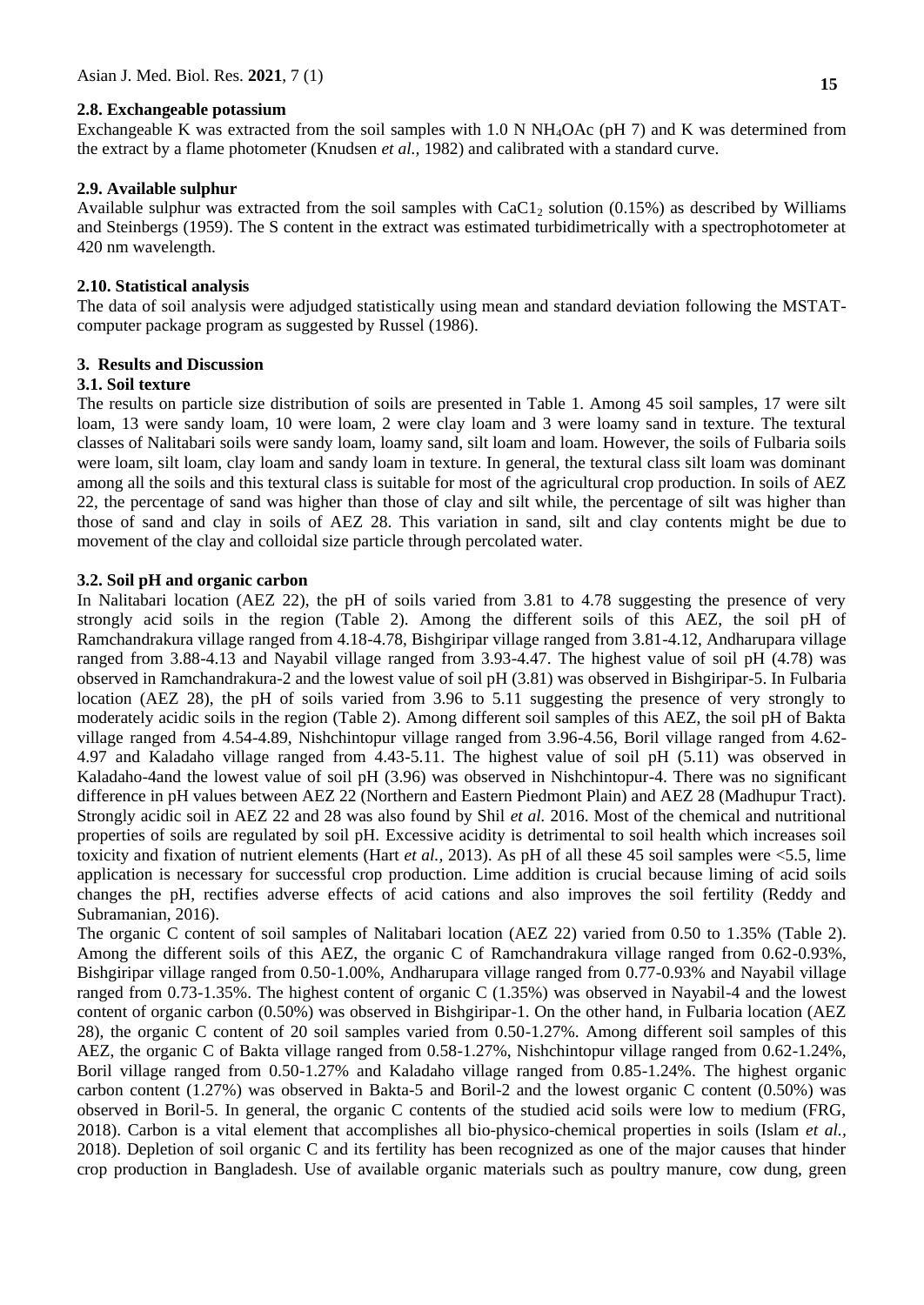manure, household wastes, rice straw and other crop residues, etc. can increase C contents in soils which might contribute in improving soil health and ensuring sustainability of crop production in the studied area.

#### **3.3. Total nitrogen and available phosphorus**

The total N content of 45 soil samples collected from Northern and Eastern Piedmont Plains and Madhupur Tract are presented in Table 3. In Nalitabari location (AEZ 22), the total N content of 25 soil samples varied from 0.06 to 0.14%. Among the different soils of this AEZ, the total N contents of Ramchandrakura village ranged from 0.07-0.12%, Bishgiripar village ranged from 0.06-0.10%, Andharupara village ranged from 0.07- 0.11% and Nayabil village ranged from 0.07-0.14%. The maximum total N content (0.14%) was observed in Nayabil-6 and the lowest N content (0.06%) was observed in Bishgiripar-1. On the other hand, in Fulbaria location (AEZ 28), the total N content of 20 soil samples varied from 0.07 to 0.16%. Among different soil samples of this AEZ, the total N content of Bakta village ranged from 0.07-0.13%, Nishchintopur village ranged from 0.08-0.14%, Boril village ranged from 0.08-0.14% and Kaladaho village ranged from 0.10-0.16%. The highest total N content (0.16%) was observed in Kaladaho-2 and the lowest N content (0.07%) was observed in Bakta-1. In general, the content of total N of Nalitabari soils (Northern and Eastern Piedmont Plains) and Fulbaria soils (Madhupur Tract) were almost similar and the status was low to medium as per BARC ratings (FRG, 2018).

The results presented in Table 3 also indicate that the amount of available P varied markedly from soil to soil and from location to location. In Nalitabari location (AEZ 22), the available P of soils varied from 3.25 to 26.45 ppm. Among the different soils of this AEZ, the available P content of Ramchandrakura village ranged from 6.57-15.63 ppm, Bishgiripar village ranged from 3.25-26.45 ppm, Andharupara village ranged from 3.26-16.32 ppm and Nayabil village ranged from 4.24-25.19 ppm. The highest available P content (26.45 ppm) was observed in Bishgipar-5 and the lowest P content (3.25 ppm) was recorded in Bishgiripar-6. In Nalitabari location (25 samples), the available P status of 21 samples was very low to medium, 1 sample was optimum and 3 samples was high. On the other hand, in Fulbaria location (AEZ 28), the available P of soils varied from 2.45 to 16.62 ppm. Among different soil samples of this AEZ, the available P content of Bakta village ranged from 6.71-16.62 ppm, Nishchintopur village ranged from 2.45-7.46 ppm, Boril village ranged from 4.35-10.61 ppm and Kaladaho village ranged from 5.34-11.79 ppm. The maximum available P content (16.62 ppm) was observed in Bakta-1 and the minimum available P (2.45 ppm) was noted in Nishchintopur-5. Out of 20 samples, the available P status of 19 samples was very low to low but only one sample (Bakta-1) had medium P status. In general, the available P content of AEZ 22 was a bit higher than that of AEZ 28. Again, among 45 soil samples, only 18 soil samples had higher amount of available P than the critical level of 8 ppm as determined by Olsen method. Moslehuddin *et al*. (1997) reported deficiency of available P in acidic soils of terrace and hilly areas of Bangladesh where a sharp response of added P was found because P is readily fixed in acidic soils by reaction with Fe and Al.

#### **3.4. Exchangeable potassium and available sulphur**

The exchangeable K content of 45 soil samples collected from Northern and Eastern Piedmont Plains and Madhupur Tract have been presented in Table 4. The amount of exchangeable K differed from soil to soil and from location to location. In Nalitabari location, the exchangeable K content of soils varied from 15.13 to 92.41 ppm. Among different soils of this AEZ, the exchangeable K contents of Ramchandrakura village ranged from 15.13-38.57 ppm, Bishgiripar village ranged from 15.14-45.55 ppm, Andharupara village ranged from 16.74- 61.18 ppm and Nayabil village ranged from 25.71-92.41 ppm with the highest value in Nayabil-5 and the lowest value in Ramchandrakura-7. On the other hand, in Fulbaria location, the exchangeable K content of soils ranged from 16.09 to 98.41 ppm (Table 4). Among the samples, the exchangeable K contents of Bakta village ranged from 16.09-28.77 ppm, Nishchintopur village ranged from 20.91-98.41 ppm, Boril village ranged from 20.04- 28.81 ppm and Kaladaho village ranged from 22.90-33.62 ppm with the maximum value in Nishchintopur-2 and the minimum in Bakta-2. In general, the exchangeable K content of Nalitabari soils and Fulbaria soils were almost similar. In both of the AEZs, the exchangeable K status of most of the soils was very low. Out of 45 samples, only three soils (Nayabil-5, Nishchintopur-1 and Nishchintopur-2) had optimum K status.

The results presented in Table 4 also show that the content of available S varied considerably from soil to soil and from location to location. In Nalitabari location (Northern and Eastern Piedmont Plains), the available S ranged from 1.68 to 33.70 ppm. Among different soils of this AEZ, the available S contents of Ramchandrakura village ranged from 1.68-26.47 ppm, Bishgiripar village ranged from 7.32-33.70 ppm, Andharupara village ranged from 6.08-35.02 ppm and Nayabil village ranged from 6.05-28.64 ppm with the highest value in Bishgiripar-3 and the lowest value in Ramchandrakura-1. On the other hand, in Fulbaria location (Madhupur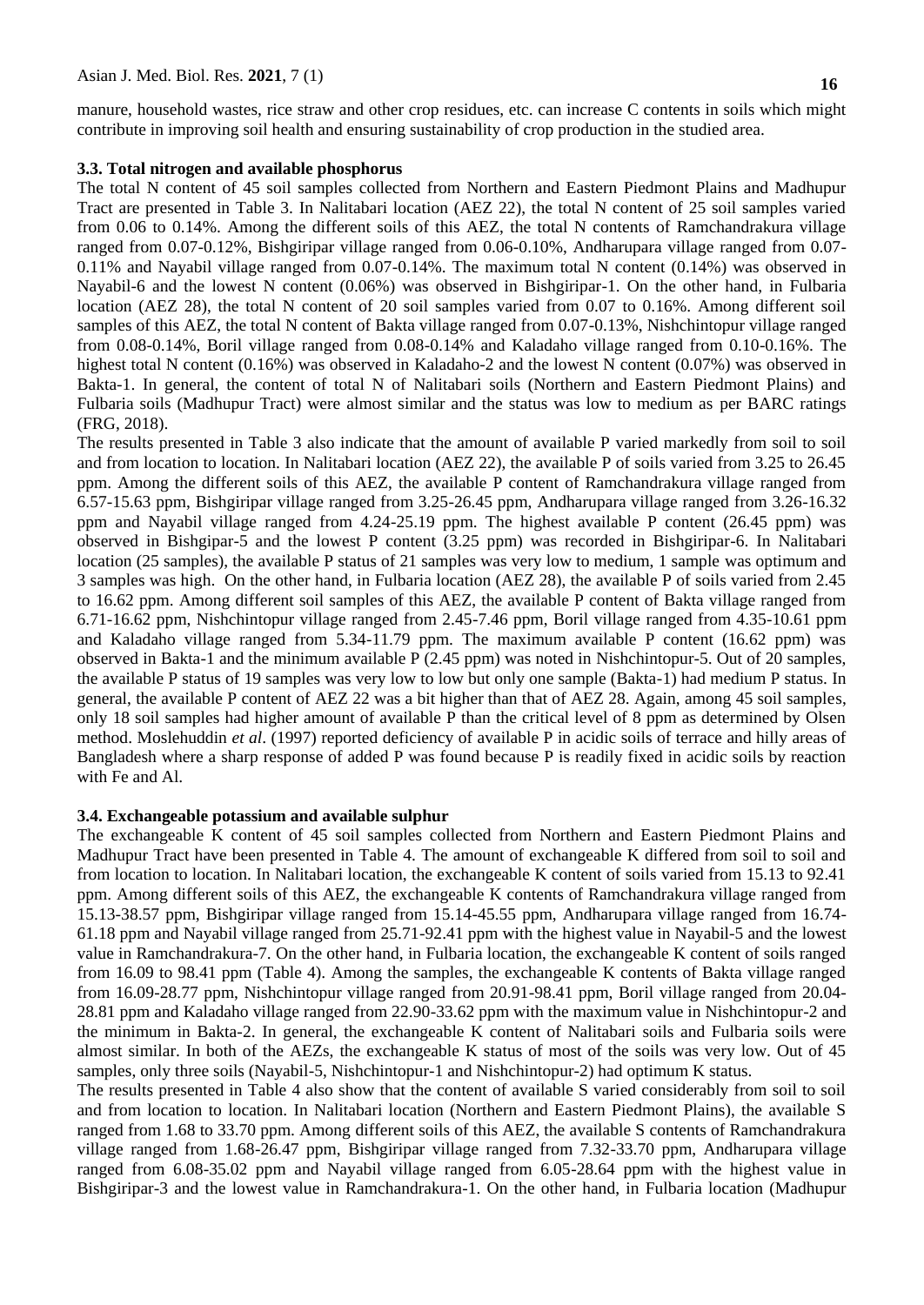Tract), the available S content of soils varied from 3.95 to 27.02 ppm. In this AEZ, the available S contents of Bakta village ranged from 3.95-23.52 ppm, Nishchintopur village ranged from 8.13-27.02 ppm, Boril village ranged from 7.93-25.03 ppm and Kaladaho village ranged from 8.73-12.93 ppm with the maximum value in Nishchintopur-5 and the minimum value in Bakta-2. In general, among 45 soil samples, 26 soil samples showed higher amount of available S than the critical level of 10 ppm as determined by  $CaCl<sub>2</sub>$  extraction method and other 19 soil samples showed lower amount of available S. The range of available S status was found very low to optimum in AEZ 22 and very low to medium in AEZ 28 (FRG, 2018).

Portch and Islam (1984) in their study showed that many soils from different regions of Bangladesh are declining in fertility status and some of them even containing nutrient elements below the critical levels. Poor status of essential nutrient elements such as organic C, total N, available P, exchangeable K and available S might be due to low soil pH, imbalanced application of chemical fertilizers, higher removal of nutrients by HYV crops and lack of incorporation of crop residues and organic materials in soil (Islam, 2008; Kumar *et al.* 2019). Besides lime application, sustainable agricultural approaches such as mixed farming systems, integrated nutrient management, more use of organic manures, crop rotation, recycling crop residue and animal wastes, intercropping, multi-cropping, cover crops, etc. should be adopted to improve fertility status of these soils.

| Nalitabari upazila |                      |       |                 | Fulbaria upazila |                      |    |                 |                |                |
|--------------------|----------------------|-------|-----------------|------------------|----------------------|----|-----------------|----------------|----------------|
| <b>Soils</b>       | <b>Particle size</b> |       | <b>Textural</b> | <b>Soils</b>     | <b>Particle size</b> |    | <b>Textural</b> |                |                |
|                    | %Sand                | %Silt | %Clay           | class            | %Sand                |    | %Silt           | $%$ Clay       | class          |
| Ramchandrakura-1   | 58                   | 32    | 10              | Sandy loam       | Bakta-1              | 42 | 48              | 10             | Loam           |
| Ramchandrakura-2   | 62                   | 32    | 6               | Sandy loam       | Bakta-2              | 40 | 50              | 10             | Silt loam      |
| Ramchandrakura-3   | 72                   | 26    | $\overline{2}$  | Sandy loam       | Bakta-3              | 40 | 54              | 6              | Silt loam      |
| Ramchandrakura-4   | 66                   | 30    | $\overline{4}$  | Sandy loam       | Bakta-4              | 40 | 52              | 8              | Silt loam      |
| Ramchandrakura-5   | 70                   | 28    | $\overline{c}$  | Sandy loam       | Bakta-5              | 40 | 54              | 6              | Silt loam      |
| Ramchandrakura-6   | 76                   | 20    | $\overline{4}$  | Loamy sand       | Nishchintopur-1      | 38 | 56              | 6              | Silt loam      |
| Ramchandrakura-7   | 78                   | 18    | $\overline{4}$  | Loamy sand       | Nishchintopur-2      | 40 | 50              | 10             | Silt loam      |
| Bishgiripar-1      | 70                   | 26    | $\overline{4}$  | Sandy loam       | Nishchintopur-3      | 40 | 52              | 8              | Silt loam      |
| Bishgiripar-2      | 60                   | 34    | 6               | Sandy loam       | Nishchintopur-4      | 40 | 50              | 10             | Silt loam      |
| Bishgiripar-3      | 60                   | 36    | $\overline{4}$  | Sandy loam       | Nishchintopur-5      | 38 | 52              | 10             | Silt loam      |
| Bishgiripar-4      | 42                   | 52    | 6               | Silt loam        | Boril-1              | 32 | 36              | 32             | Clay loam      |
| Bishgiripar-5      | 58                   | 36    | 6               | Sandy loam       | Boril-2              | 32 | 36              | 32             | Clay loam      |
| Bishgiripar-6      | 48                   | 44    | 8               | Loam             | Boril-3              | 36 | 48              | 16             | Loam           |
| Andharupara-1      | 68                   | 28    | $\overline{4}$  | Sandy loam       | Boril-4              | 38 | 54              | 8              | Silt loam      |
| Andharupara-2      | 62                   | 32    | 6               | Sandy loam       | Boril-5              | 38 | 56              | 6              | Silt loam      |
| Andharupara-3      | 36                   | 44    | 20              | Loam             | Kaladaho-1           | 38 | 54              | 8              | Silt loam      |
| Andharupara-4      | 40                   | 42    | 18              | Loam             | Kaladaho-2           | 36 | 50              | 14             | Silt loam      |
| Andharupara-5      | 42                   | 38    | 20              | Loam             | Kaladaho-3           | 38 | 56              | 6              | Silt loam      |
| Andharupara-6      | 44                   | 46    | 10              | Loam             | Kaladaho-4           | 44 | 50              | 6              | Silt loam      |
| Nayabil-1          | 38                   | 38    | 24              | Loam             | Kaladaho-5           | 54 | 44              | $\overline{2}$ | Sandy loam     |
| Nayabil-2          | 40                   | 42    | 18              | Loam             |                      | L  |                 |                |                |
| Nayabil-3          | 44                   | 40    | 16              | Loam             |                      |    |                 |                |                |
| Nayabil-4          | 42                   | 40    | 18              | Loam             | $\overline{a}$       |    |                 |                |                |
| Nayabil-5          | 72                   | 24    | $\overline{4}$  | Sandy loam       |                      | L. | L.              |                | $\overline{a}$ |
| Nayabil-6          | 36                   | 50    | 14              | Silt loam        |                      |    |                 |                |                |

**Table 1. Particle size distribution and textural classes of the soils under study.**

Data are means of three replicates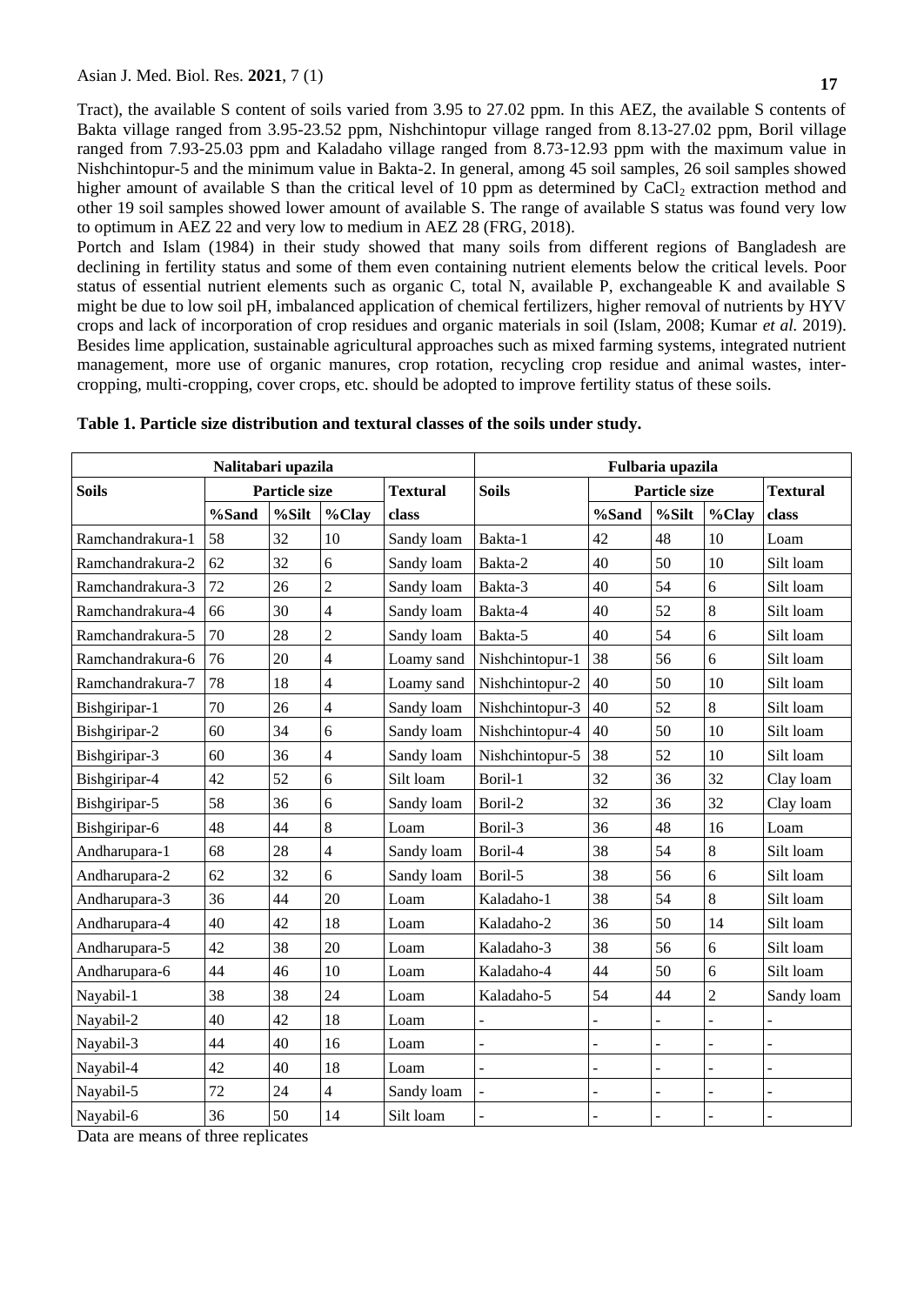| Table 2. pH and organic carbon contents of the soils under study. |  |  |  |  |
|-------------------------------------------------------------------|--|--|--|--|
|                                                                   |  |  |  |  |

|                  | Nalitabari upazila |                   |                          | Fulbaria upazila         |                          |
|------------------|--------------------|-------------------|--------------------------|--------------------------|--------------------------|
| <b>Soils</b>     | <b>pH</b>          | Organic C $(\% )$ | <b>Soils</b>             | pH                       | Organic C (%)            |
| Ramchandrakura-1 | $4.66 \pm 0.06$    | $0.89 \pm 0.14$   | Bakta-1                  | $4.54 \pm 0.17$          | $1.04 \pm 0.01$          |
| Ramchandrakura-2 | $4.78 \pm 0.03$    | $0.77 \pm 0.01$   | Bakta-2                  | $4.62 \pm 0.08$          | $0.85 \pm 0.03$          |
| Ramchandrakura-3 | $4.42 \pm 0.14$    | $0.85 \pm 0.04$   | Bakta-3                  | $4.89 \pm 0.13$          | $0.58 \pm 0.01$          |
| Ramchandrakura-4 | $4.53 \pm 0.10$    | $0.93 \pm 0.01$   | Bakta-4                  | $4.60 \pm 0.14$          | $0.77 + 0.01$            |
| Ramchandrakura-5 | $4.42 \pm 0.11$    | $0.93 \pm 0.01$   | Bakta-5                  | $4.59 \pm 0.13$          | $1.27 \pm 0.01$          |
| Ramchandrakura-6 | $4.18 \pm 0.11$    | $0.62 \pm 0.01$   | Nishchintopur-1          | $4.52 \pm 0.09$          | $0.73 \pm 0.01$          |
| Ramchandrakura-7 | $4.23 \pm 0.14$    | $0.62+0.01$       | Nishchintopur-2          | $4.56 \pm 0.06$          | $0.73 \pm 0.01$          |
| Bishgiripar-1    | $4.12 \pm 0.17$    | $0.50 \pm 0.01$   | Nishchintopur-3          | $4.31 \pm 0.12$          | $0.73 \pm 0.01$          |
| Bishgiripar-2    | $3.98 \pm 0.03$    | $0.81 \pm 0.02$   | Nishchintopur-4          | $3.96 \pm 0.06$          | $0.62 \pm 0.01$          |
| Bishgiripar-3    | $4.11 \pm 0.08$    | $1.00+0.01$       | Nishchintopur-5          | $4.43 \pm 0.07$          | $1.24 \pm 0.02$          |
| Bishgiripar-4    | $3.99 \pm 0.04$    | $0.73 \pm 0.01$   | Boril-1                  | $4.75 \pm 0.07$          | $1.08 \pm 0.03$          |
| Bishgiripar-5    | $3.81 \pm 0.06$    | $0.89 \pm 0.01$   | Boril-2                  | $4.97 \pm 0.05$          | $1.27 \pm 0.01$          |
| Bishgiripar-6    | $4.02 \pm 0.09$    | $0.70+0.01$       | Boril-3                  | $4.62 \pm 0.11$          | $1.08 \pm 0.01$          |
| Andharupara-1    | $3.89 \pm 0.13$    | $0.77 \pm 0.01$   | Boril-4                  | $4.92 \pm 0.11$          | $0.85 \pm 0.01$          |
| Andharupara-2    | $3.88 \pm 0.03$    | $0.81 \pm 0.01$   | Boril-5                  | $4.86 \pm 0.19$          | $0.50 \pm 0.01$          |
| Andharupara-3    | $4.01 \pm 0.06$    | $0.93 \pm 0.01$   | Kaladaho-1               | $4.63 \pm 0.04$          | $1.24 \pm 0.05$          |
| Andharupara-4    | $4.13 \pm 0.04$    | $0.81 \pm 0.02$   | Kaladaho-2               | $4.68 \pm 0.11$          | $1.00 \pm 0.06$          |
| Andharupara-5    | $4.12 \pm 0.10$    | $0.81 \pm 0.01$   | Kaladaho-3               | $4.43 \pm 0.13$          | $1.08 \pm 0.01$          |
| Andharupara-6    | $4.11 \pm 0.16$    | $0.85 \pm 0.01$   | Kaladaho-4               | $5.11 \pm 0.16$          | $0.85 \pm 0.01$          |
| Nayabil-1        | $3.96 \pm 0.06$    | $1.00 \pm 0.01$   | Kaladaho-5               | $4.48 \pm 0.11$          | $0.85 \pm 0.03$          |
| Nayabil-2        | $4.10 \pm 0.07$    | $0.81 \pm 0.01$   | $\overline{\phantom{a}}$ | $\blacksquare$           | $\overline{a}$           |
| Nayabil-3        | $3.99 \pm 0.04$    | $0.85 \pm 0.01$   | $\overline{\phantom{a}}$ | $\overline{\phantom{0}}$ | $\overline{\phantom{a}}$ |
| Nayabil-4        | $3.93 \pm 0.04$    | $1.35 \pm 0.03$   | $\blacksquare$           | $\blacksquare$           | $\qquad \qquad -$        |
| Nayabil-5        | $4.47 \pm 0.10$    | $0.73 \pm 0.01$   | $\overline{\phantom{a}}$ | $\overline{\phantom{a}}$ | $\overline{\phantom{a}}$ |
| Nayabil-6        | $4.26 \pm 0.09$    | $1.24 \pm 0.01$   | $\overline{\phantom{a}}$ | $\overline{\phantom{a}}$ | $\overline{\phantom{a}}$ |

Data are means  $\pm$  standard deviation of three replicates

# **Table 3. Total nitrogen and available phosphorus contents of the soils under study.**

|                  | Nalitabari upazila |                          | Fulbaria upazila         |                          |                          |  |
|------------------|--------------------|--------------------------|--------------------------|--------------------------|--------------------------|--|
| <b>Soils</b>     | Total N $(\% )$    | <b>Available P</b> (ppm) | <b>Soils</b>             | Total N $(%)$            | <b>Available P</b> (ppm) |  |
| Ramchandrakura-1 | $0.12 \pm 0.02$    | $6.90 \pm 2.01$          | Bakta-1                  | $0.07 \pm 0.01$          | $16.62 \pm 2.16$         |  |
| Ramchandrakura-2 | $0.07 \pm 0.01$    | $6.57 \pm 2.16$          | Bakta-2                  | $0.08 \pm 0.01$          | $7.74 \pm 1.95$          |  |
| Ramchandrakura-3 | $0.10 \pm 0.01$    | $12.70 \pm 2.00$         | Bakta-3                  | $0.08 \pm 0.01$          | $7.68 \pm 2.01$          |  |
| Ramchandrakura-4 | $0.12{\pm}0.01$    | $15.63 \pm 2.06$         | Bakta-4                  | $0.13 \pm 0.02$          | $6.71 \pm 2.06$          |  |
| Ramchandrakura-5 | $0.12 \pm 0.01$    | $7.41 \pm 2.02$          | Bakta-5                  | $0.13 \pm 0.01$          | $7.78 \pm 2.01$          |  |
| Ramchandrakura-6 | $0.08 \pm 0.01$    | $6.75 \pm 2.05$          | Nishchintopur-1          | $0.10+0.01$              | $3.96 \pm 2.00$          |  |
| Ramchandrakura-7 | $0.07 \pm 0.20$    | $10.31 \pm 2.01$         | Nishchintopur-2          | $0.08 \pm 0.01$          | $7.46 \pm 2.07$          |  |
| Bishgiripar-1    | $0.06 \pm 0.01$    | $6.93 \pm 2.05$          | Nishchintopur-3          | $0.10+0.01$              | $5.80 \pm 2.00$          |  |
| Bishgiripar-2    | $0.10 \pm 0.01$    | $12.89 \pm 2.10$         | Nishchintopur-4          | $0.08 \pm 0.01$          | $5.53 \pm 2.00$          |  |
| Bishgiripar-3    | $0.11 \pm 0.01$    | $25.73 \pm 2.06$         | Nishchintopur-5          | $0.14 \pm 0.01$          | $2.45 \pm 1.94$          |  |
| Bishgiripar-4    | $0.09 \pm 0.01$    | $7.72 \pm 2.06$          | Boril-1                  | $0.14 \pm 0.01$          | $5.47 \pm 2.04$          |  |
| Bishgiripar-5    | $0.10 \pm 0.01$    | $26.45 \pm 2.11$         | Boril-2                  | $0.13 \pm 0.01$          | $7.85 \pm 2.05$          |  |
| Bishgiripar-6    | $0.10 \pm 0.01$    | $3.25 \pm 2.08$          | Boril-3                  | $0.14 \pm 0.01$          | $6.66 \pm 2.06$          |  |
| Andharupara-1    | $0.07 \pm 0.01$    | $3.26 \pm 2.06$          | Boril-4                  | $0.13 \pm 0.01$          | $4.35 \pm 2.07$          |  |
| Andharupara-2    | $0.08 \pm 0.01$    | $8.51 \pm 2.16$          | Boril-5                  | $0.08 \pm 0.01$          | $10.61 \pm 2.05$         |  |
| Andharupara-3    | $0.11 \pm 0.02$    | $5.56 \pm 2.15$          | Kaladaho-1               | $0.15 \pm 0.01$          | $8.28 \pm 1.97$          |  |
| Andharupara-4    | $0.10 \pm 0.01$    | $16.32 \pm 2.12$         | Kaladaho-2               | $0.16 \pm 0.16$          | $5.34 \pm 2.11$          |  |
| Andharupara-5    | $0.11 \pm 0.01$    | $10.47 \pm 2.03$         | Kaladaho-3               | $0.13 \pm 0.01$          | $11.79 \pm 2.08$         |  |
| Andharupara-6    | $0.11 \pm 0.01$    | $5.47 \pm 2.22$          | Kaladaho-4               | $0.10 \pm 0.01$          | $7.51 \pm 2.02$          |  |
| Nayabil-1        | $0.11 \pm 0.01$    | $8.51 \pm 2.02$          | Kaladaho-5               | $0.11 \pm 0.01$          | $9.54 \pm 2.08$          |  |
| Nayabil-2        | $0.12 \pm 0.01$    | $4.24 \pm 2.05$          | $\overline{a}$           | -                        |                          |  |
| Nayabil-3        | $0.12 \pm 0.01$    | $9.66 \pm 2.08$          | $\overline{\phantom{a}}$ | $\overline{\phantom{a}}$ |                          |  |
| Nayabil-4        | $0.13 \pm 0.01$    | $5.31 \pm 2.09$          | $\overline{\phantom{0}}$ | $\overline{\phantom{a}}$ |                          |  |
| Nayabil-5        | $0.07 \pm 0.01$    | $25.19 \pm 2.03$         | $\overline{\phantom{0}}$ | $\overline{a}$           |                          |  |
| Nayabil-6        | $0.14 \pm 0.01$    | $22.63 \pm 2.17$         |                          |                          |                          |  |

Data are means  $\pm$  standard deviation of three replicates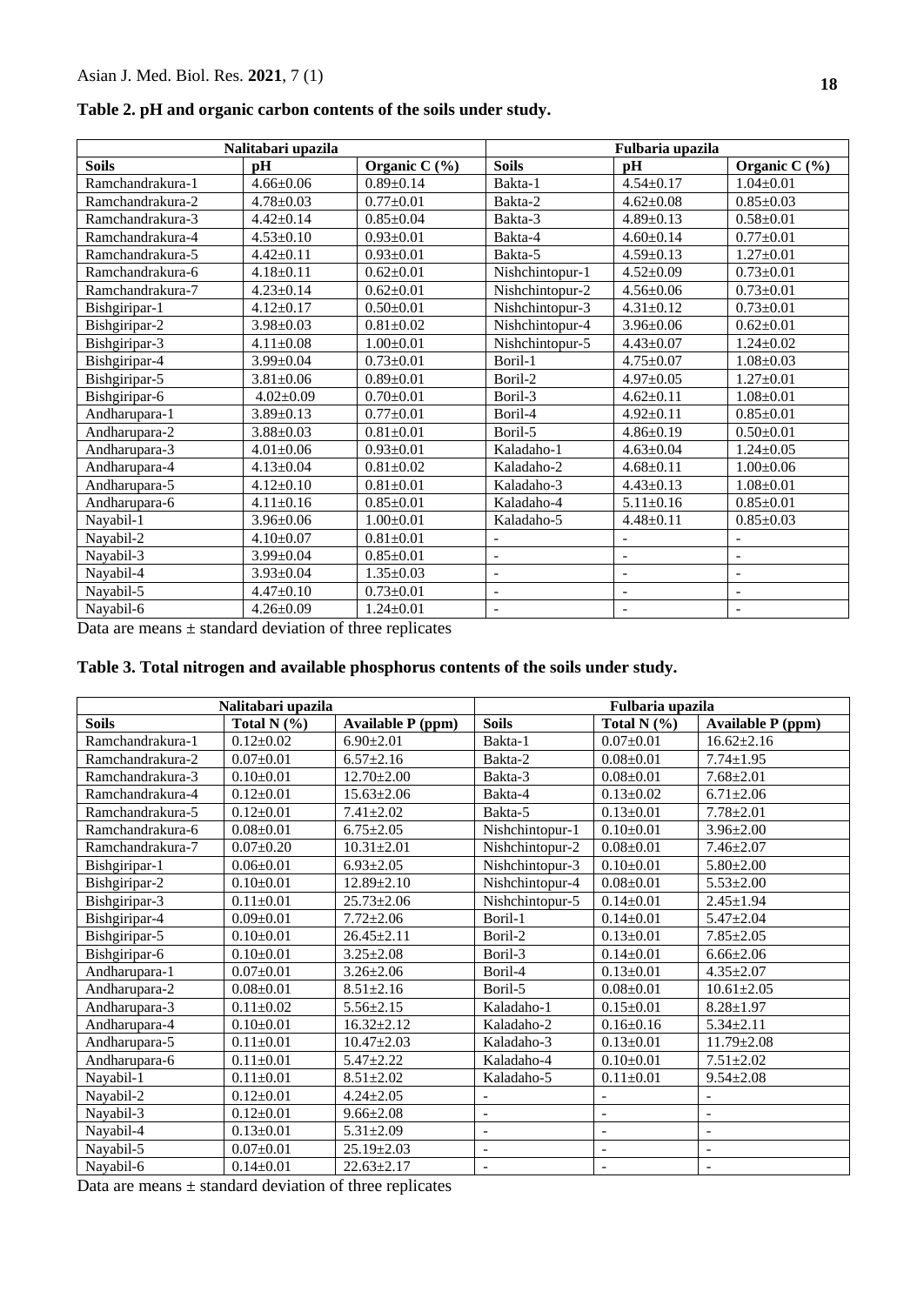|                  | Nalitabari upazila |                                       | Fulbaria upazila         |                          |                          |  |
|------------------|--------------------|---------------------------------------|--------------------------|--------------------------|--------------------------|--|
| <b>Soils</b>     | <b>Available S</b> | <b>Soils</b><br><b>Exchangeable K</b> |                          | <b>Available S</b>       |                          |  |
|                  | (ppm)              | (ppm)                                 |                          | (ppm)                    | (ppm)                    |  |
| Ramchandrakura-1 | $22.78 \pm 2.06$   | $1.68 \pm 1.04$                       | Bakta-1                  | $25.62 \pm 2.30$         | $14.16 \pm 1.04$         |  |
| Ramchandrakura-2 | $17.25 \pm 1.75$   | $3.15 \pm 1.02$                       | Bakta-2                  | $16.09 \pm 2.03$         | $3.95 \pm 1.05$          |  |
| Ramchandrakura-3 | $20.79 \pm 2.08$   | $8.92 \pm 1.02$                       | Bakta-3                  | $28.77 \pm 2.05$         | $23.52 \pm 1.06$         |  |
| Ramchandrakura-4 | $38.57 \pm 2.13$   | $18.54 \pm 1.12$                      | Bakta-4                  | $20.05 \pm 2.02$         | $4.36 \pm 1.01$          |  |
| Ramchandrakura-5 | $18.06 \pm 2.06$   | $6.60 \pm 1.12$                       | Bakta-5                  | $23.90 \pm 2.00$         | $4.45 \pm 1.03$          |  |
| Ramchandrakura-6 | $22.83 \pm 2.10$   | $26.47 \pm 1.14$                      | Nishchintopur-1          | $90.56 \pm 2.12$         | $8.57 \pm 1.03$          |  |
| Ramchandrakura-7 | $15.13 \pm 2.02$   | $7.45 \pm 1.02$                       | Nishchintopur-2          | $98.41 \pm 2.17$         | $8.13 \pm 1.02$          |  |
| Bishgiripar-1    | $15.14 \pm 2.04$   | $22.69 \pm 1.04$                      | Nishchintopur-3          | $20.91 \pm 2.10$         | $15.00 \pm 1.03$         |  |
| Bishgiripar-2    | $25.77 \pm 2.05$   | $7.32 \pm 1.01$                       | Nishchintopur-4          | $44.51 \pm 2.17$         | $11.64 \pm 1.08$         |  |
| Bishgiripar-3    | $45.55 \pm 2.03$   | $33.70 \pm 1.05$                      | Nishchintopur-5          | $32.62 \pm 2.11$         | $27.02 \pm 1.06$         |  |
| Bishgiripar-4    | $19.07 \pm 1.97$   | $17.11 \pm 0.98$                      | Boril-1                  | $28.76 \pm 2.05$         | $13.70 \pm 1.11$         |  |
| Bishgiripar-5    | $44.50 \pm 2.16$   | $25.62 \pm 1.10$                      | Boril-2                  | $26.81 \pm 2.01$         | $25.03 \pm 1.03$         |  |
| Bishgiripar-6    | $20.01 \pm 2.01$   | $12.71 \pm 1.06$                      | Boril-3                  | 27.79±1.98               | $7.93 \pm 1.04$          |  |
| Andharupara-1    | $17.10 \pm 1.90$   | $16.41 \pm 1.05$                      | Boril-4                  | $28.81 \pm 2.12$         | $17.89 \pm 1.01$         |  |
| Andharupara-2    | $16.74 \pm 2.04$   | $6.08 \pm 0.99$                       | Boril-5                  | $20.04 \pm 2.02$         | $20.02 \pm 1.01$         |  |
| Andharupara-3    | $34.61 \pm 2.11$   | $13.91 \pm 1.10$                      | Kaladaho-1               | $33.62 \pm 2.00$         | $9.53 \pm 1.06$          |  |
| Andharupara-4    | $61.18 \pm 2.05$   | $7.79 \pm 0.59$                       | Kaladaho-2               | $28.71 \pm 1.99$         | $12.09 \pm 1.02$         |  |
| Andharupara-5    | $29.64 \pm 2.11$   | $35.02 \pm 1.06$                      | Kaladaho-3               | $27.77 \pm 1.95$         | $12.24 \pm 1.13$         |  |
| Andharupara-6    | $27.79 \pm 2.13$   | $7.08 \pm 1.04$                       | Kaladaho-4               | 22.90±2.01               | $12.93 \pm 1.05$         |  |
| Nayabil-1        | $33.67 \pm 2.05$   | $28.64 \pm 1.10$                      | Kaladaho-5               | $25.85 \pm 2.06$         | $8.73 \pm 1.04$          |  |
| Nayabil-2        | $27.77 \pm 2.06$   | $22.90 \pm 1.01$                      |                          |                          |                          |  |
| Nayabil-3        | $25.71 \pm 1.96$   | $13.73 \pm 1.06$                      | $\blacksquare$           | $\overline{\phantom{a}}$ | $\blacksquare$           |  |
| Nayabil-4        | 29.78±1.99         | $18.16 \pm 1.06$                      | $\overline{\phantom{a}}$ | $\overline{\phantom{a}}$ | $\overline{\phantom{a}}$ |  |
| Nayabil-5        | $92.41 \pm 2.23$   | $13.76 \pm 1.11$                      | $\overline{\phantom{a}}$ | $\overline{a}$           |                          |  |
| Nayabil-6        | $35.57 + 2.28$     | $6.05 \pm 1.02$                       |                          |                          |                          |  |

|  |  | Table 4. Exchangeable potassium and available sulphur contents of the soils under study. |
|--|--|------------------------------------------------------------------------------------------|
|  |  |                                                                                          |

Data are means  $\pm$  standard deviation of three replicates

# **4. Conclusions**

The physico-chemical analysis of the present study revealed that all the soil samples of Nalitabari (Northern and Eastern Piedmont Plain) and Fulbaria (Madhupur Tract) location were very strongly acidic to strongly acidic in nature. Therefore, these soils should be managed properly by addition of lime based on calculation for suitable crop production. Among the essential nutrient elements found in the samples, the organic C content was low to medium, total N content was very low to low, the available P status was very low to optimum, the exchangeable K status was mostly very low and available S status was very low to medium. For successful agricultural production, proper management of soils, fertilizers and crops is of utmost importance and therefore, the soils with low nutrient status need to be fertilized in balanced with chemical fertilizers and organic manures based on the test values. However, the soil test values further need to be verified with crop response studies and soils should be tested on a regular basis to evaluate its present condition.

# **Acknowledgement**

The authors acknowledge the partial support of Bangladesh Agricultural Research Council (BARC) through competitive research grant (CRG) of National Agricultural Technology Program-Phase II (NATP-II) for conducting this research work.

# **Conflict of interest**

None to declare.

# **References**

Bouyoucos GJ, 1962. Hydrometer method improved for making particle size analysis of soil. Soc. Agro. J., 54: 465-466.

Brammer H, 1996. The Geography of the Soils of Bangladesh. The University Press Ltd.,Dhaka